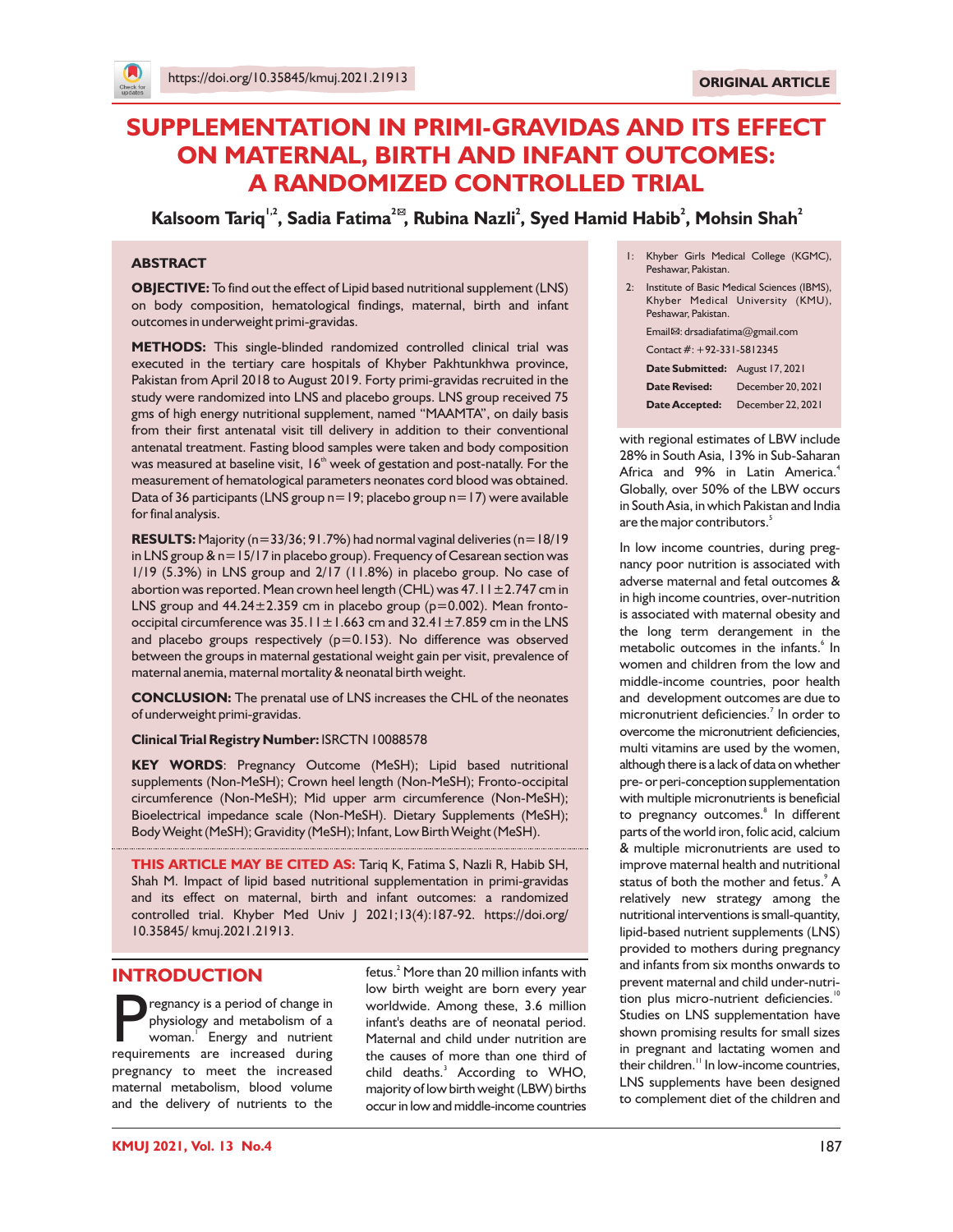**SUPPLEMENTATION IN PRIMI-GRAVIDAS AND ITS EFFECT ON MATERNAL, BIRTH AND INFANT OUTCOMES: A RANDOMIZED CONTROLLED TRIAL**

| <b>Visits</b>                                                                                   | <b>Parameters</b>                | <b>LNS</b>        | <b>Placebo</b>    | <b>P-value</b> |  |
|-------------------------------------------------------------------------------------------------|----------------------------------|-------------------|-------------------|----------------|--|
|                                                                                                 |                                  | $mean \pm SD$     | $mean \pm SD$     |                |  |
| $\vert$ <sup>st</sup> :                                                                         | Age (years)                      | $18.85 \pm 2.49$  | $18.47 \pm 2.60$  | 0.654          |  |
|                                                                                                 | Height (cm)                      | $154.75 \pm 3.99$ | $155.06 \pm 3.64$ | 0.809          |  |
|                                                                                                 | Weight (kg)                      | $41.24 \pm 3.54$  | $40.92 \pm 3.02$  | 0.774          |  |
|                                                                                                 | Body mass index $(kg/m2)$        | $17.21 \pm 1.22$  | $17.02 \pm 1.15$  | 0.634          |  |
|                                                                                                 | Body fat (%)                     | $25.24 \pm 5.39$  | $23.38 \pm 4.96$  | 0.285          |  |
|                                                                                                 | Hydration (%)                    | $51.68 \pm 5.84$  | $54.09 \pm 6.32$  | 0.237          |  |
|                                                                                                 | Bone mass (%)                    | $32.97 \pm 5.17$  | $33.28 \pm 6.80$  | 0.875          |  |
|                                                                                                 | Mid upper arm circumference (cm) | $21.29 \pm 1.41$  | $20.62 \pm 1.44$  | 0.170          |  |
|                                                                                                 | Weight (kg)                      | $47.55 \pm 5.28$  | $46.32 \pm 4.31$  | 0.470          |  |
| $2^{nd}$ :                                                                                      | Body mass index ( $kg/m2$ )      | $19.96 \pm 2.28$  | $19.36 \pm 2.28$  | 0.456          |  |
|                                                                                                 | Body fat (%)                     | $26.88 \pm 5.37$  | $24.94 \pm 4.42$  | 0.266          |  |
|                                                                                                 | Hydration (%)                    | $50.27 \pm 6.13$  | $51.11 \pm 5.473$ | 0.681          |  |
|                                                                                                 | Bone mass (%)                    | $35.32 \pm 5.61$  | $31.56 \pm 6.94$  | 0.090          |  |
|                                                                                                 | Mid upper arm circumference (cm) | $21.13 \pm 1.32$  | $20.40 \pm 1.24$  | 0.097          |  |
| $3^{\text{rd}}$ :                                                                               | Weight (kg)                      | $48.02 \pm 4.67$  | $46.27 \pm 4.47$  | 0.289          |  |
|                                                                                                 | Body mass index $(kg/m2)$        | $20.16 \pm 2.11$  | $19.35 \pm 2.37$  | 0.309          |  |
|                                                                                                 | Body fat (%)                     | $25.14 \pm 5.38$  | $24.13 \pm 4.42$  | 0.562          |  |
|                                                                                                 | Hydration (%)                    | $51.04 \pm 6.15$  | $53.04 \pm 6.27$  | 0.357          |  |
|                                                                                                 | Bone mass (%)                    | $32.71 \pm 5.42$  | $31.65 \pm 6.64$  | 0.611          |  |
|                                                                                                 | Mid upper arm circumference (cm) | $21.41 \pm 1.41$  | $20.77 \pm 1.30$  | 0.170          |  |
| Significant difference (*P<0.05, **P<0.01, ***P<0.001), LNS: Lipid bases nutritional supplement |                                  |                   |                   |                |  |

**TABLE I: COMPARISON OF MORPHOLOGICAL ATTRIBUTES AMONG THE GROUPS AT DIFFERENT VISITS**

 $pregnant$  women. $12$  Similar products combining vegetable oil, groundnut paste, milk, sugar and micro-nutrients are being used as ready to use therapeutic foods in the management of severe acute malnutrition. $13$  This study was conducted to find out the effect of LNS on body mass composition, hematological findings pregnancy and fetal outcomes in underweight primi-gravidas.

### **METHODS**

This study was a single blinded, randomized controlled trial (ISRCTN 10088578) carried out in the tertiary care hospitals of Khyber Pakhtunkhwa province of Pakistan from April 2018 to August 2019. Ethical approval of the study was taken from ethical review board of Khyber Medical University and the concerned hospitals (DIR/KMU-EB/EH/000453).

#### **Selection criteria:**

The inclusion criteria included healthy, underweight primi-gravidas having body mass index (BMI) of  $<$  18.5 kg/m<sup>2</sup>.

The exclusion criteria included underweight primi-gravidas having any major illness such as gestational diabetes mellitus, pregnancy induced hypertension, thyroid diseases, liver diseases etc. or previously on any long-term medications and allergic to supplements. Also, those having any previous history of gastrointestinal anomalies, surgeries

and any other eating disorders e.g. bulimia nervosa, anorexia nervosa and purging disorders were also excluded from the study.

#### **Sample size estimation:**

Sample size calculation was based on studies conducted by Fatima S. etal., on underweight females and Stratton RJ. etal., on healthy men receiving bolus tube feeding,  $14,15$  considering 85% power and CI of 95%, 24 participants were required to conduct this study. This sample size calculation was done using Open Epi® software.

#### **Participants' enrollment, intervention allocation & follow-up**

In our study, we screened 5210 women for eligibility as per study protocol (Figure 1). Out of these 3803 women were not meeting the criteria. Only 50 participants agreed to participate in the study and gave written informed consent. However, only forty participants were finally available to be randomized into intervention and placebo groups. Computer research randomizer (version 3.0) was used to randomly allocate the participants into LNS (intervention) group and placebo group.

Data was collected from 40 participants, 3 participants were lost during follow up visits due to different reasons and one sample was hemolysed**.** Data of 36 participants was finally analyzed.

#### **Data collection procedure**

A predesigned health questionnaire containing detail of medical history of pregnant woman was recorded from the participants. The socioeconomic data of each participant was also collected on a preformed sheet including information regarding their level of education, occupation and income etc.

Each participant of the study was asked to make a total of three visits at baseline,  $16<sup>th</sup>$  week of gestation and post-natally for anthropometric, body composition measurements and 5 ml of fasting blood was taken at each time point and stored in EDTA tubes. The stored blood in the EDTA tube was used for hematological examination of hemoglobin, mean corpuscular volume (MCV) and hematocrit level. The hematological analysis was done using Sysmex XE-2100 hematology analyser (Sysmex Corporation, Shisumekkusu Kabushiki-gaisha, Japan). Height was measured by using a Portable stadiometer seca Leicester 214. The body weight and body composition was measured using Bioelectrical impedance scale (Beurer GmbH, Soflinger str.218 89077 Ulm, Germany Art. Nr.748.13, Type: Bf220).

#### **Treatment**

LNS group received 75 gms of high energy nutritional supplement, named "MAAMTA", made from peanut butter and contained 400 kcal/75gm of energy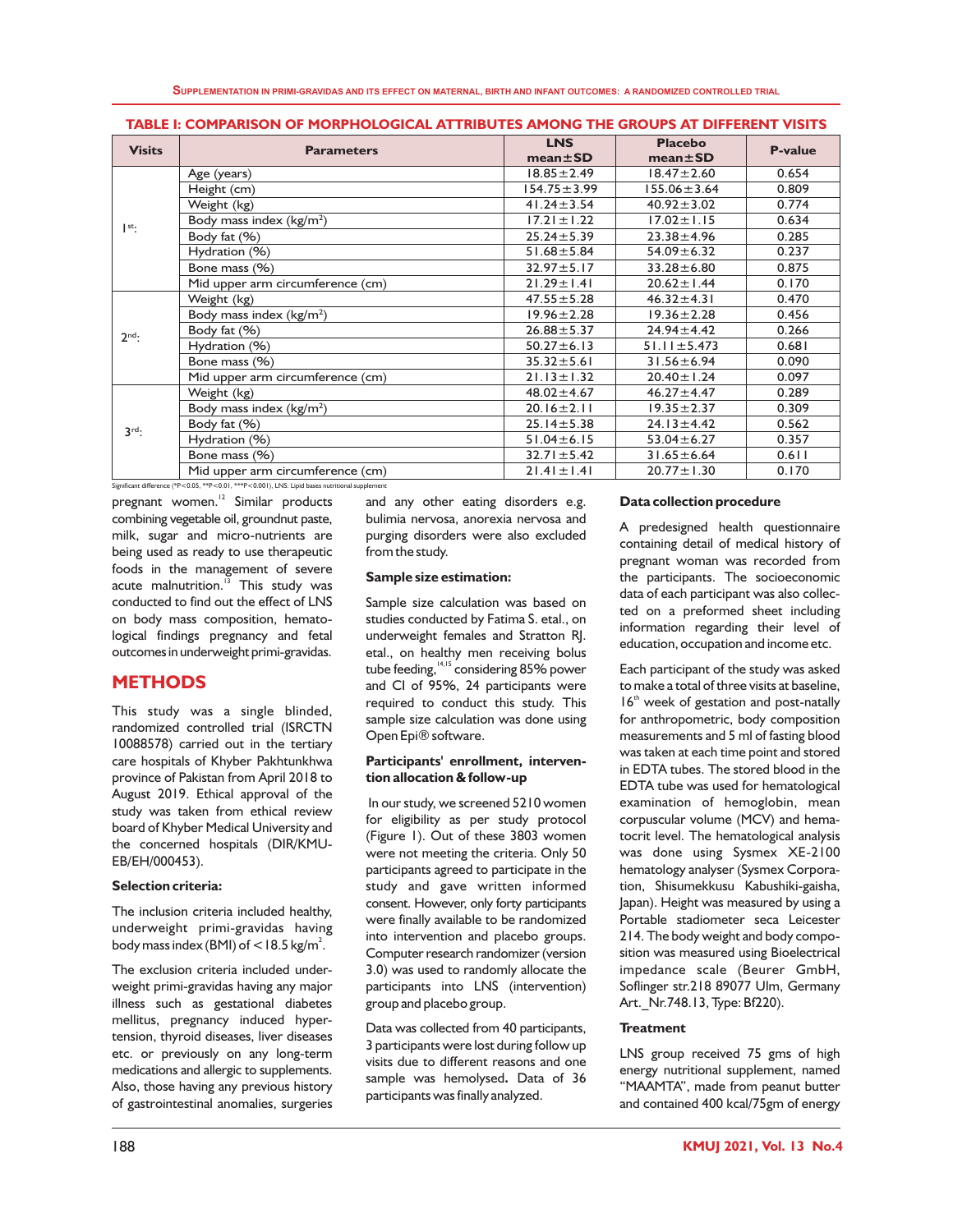#### **TABLE II: COMPARISON OF THE FETAL OUTCOMES OF THE PARTICIPANTS OF THE STUDY**

| <b>Fetal outcome</b>                                                                          | <b>LNS</b><br>$mean \pm SD$ | <b>Placebo</b><br>$mean \pm SD$ | <b>P-value</b> |  |
|-----------------------------------------------------------------------------------------------|-----------------------------|---------------------------------|----------------|--|
| Weight (kg)                                                                                   | $2.84 \pm .60$              | $2.41 \pm .61$                  | $0.042*$       |  |
| Crown heel length (cm)                                                                        | $47.11 \pm 2.74$            | $44.24 \pm 2.35$                | $0.002**$      |  |
| Fronto-occipital circumference (cm)                                                           | $35.11 \pm 1.66$            | $32.41 \pm 7.85$                | 0.153          |  |
| Mid upper arm circumference (cm)                                                              | $11.89 \pm 1.15$            | $11.18 \pm 1.28$                | 0.086          |  |
| Significant difference (*P<0.05 **P<0.01 ***P<0.001   INS: Linid bases putritional supplement |                             |                                 |                |  |

while the placebo was made by taking 35 gms of wheat flakes plus 40 ml skimmed milk and 2 tablets of artificial sweetener (canderal) constituting 75 gm. It contained 137.8 kcal/75gm.

Allocation concealment was ensured by putting supplements in sequentially numbered, opaque containers. The participants were asked to consume one sachet of 75 gm LNS or placebo daily from their first visit after enrollment in the study till a week after delivery. Participants of both the groups were asked to consume the LNS/placebo in addition to their habitual diet and antenatal treatments throughout the pregnancy and one week after the delivery. The supplements were delivered by the main researcher on weekly basis. The participants were asked to keep with them the empty sachet of the LNS/placebo after utilization, which was collected by the prime

researcher in the following week to measure the leftovers and determined the compliance of the participants. In addition to antenatal treatment and LNS/placebo the participants were provided with nutritional counseling. After 16<sup>th</sup> week of gestation and postnatal visit fasting blood was taken and tests were repeated, and the anthropometric measurement were also done. Moreover, incentives were given to the participants for their time and travelling expenses. All the measurements were obtained in a fasted state.

#### **Statistical Analysis**

All data was collected and analyzed by using SPSS version 20. For comparison among the groups Student t-test was used. Chi-square test was used for comparing the obstetrical and demographic data of the groups.



follow-up, and data analysis

### **RESULTS**

The age of the participants ranged from 15 to 25 years with mean of 18.85±2.49 years in the supplement group and  $18.47 \pm 2.60$  years in the control group and median 18 years indicating that 50% of the patients were from above 18 years of age group while a similar proportion was from below 18 years age group.

The BMI of the participants in the LNS group was 17.79 $\pm$ 0.66 kg/m<sup>2</sup> and that of the placebo group was 17.44±1.05 kg/m $^2$  (p=0.634) on their first visit. Bioelectrical impedance scale was used to measure the body composition of the participants on each visit. The mean weight of the participants in the LNS group was  $41.24 \pm 3.54$  kg while it was  $40.92 \pm 3.02$  kg in the placebo group (P=0.774) while the rest of the parameters measured by the bioelectrical impedance scale were Hydration (LNS group; 51.6±5.84% and placebo group; 54.09±6.32%), Bone mass (LNS group; 32.9±5.18% and placebo group; 33.28±6.80%) and Mid upper arm circumference (MUAC) [LNS group; 21.29±1.41 cm and placebo group; 20.62±1.45 cm] as shown in Table I.

The morphological characteristics of the participants on second visit which was between weeks 12-20 are also shown in Table I. As compared to the findings of visit 1, there was significant increase in the weight, BMI, body fat & bone mass in the LNS group while almost no change in the hydration and MAUC measurement in this group. In the placebo group there was increase in the weight and BMI, almost no change in the MUAC while a decrease in the hydration and body fat was observed. As for the comparison amongst the groups, there was no significant difference among these parameters between the two study groups. At the postnatal visit made by the participants within a week of the delivery, the comparison of morphological features between the groups shows that there were significant changes between the groups as well as within the groups (Table I).

The effect of LNS on pregnancy outcomes showed majority (n=33/36; 91.7%) had normal vaginal deliveries  $(n=18/19$  in LNS group and  $n=15/17$  in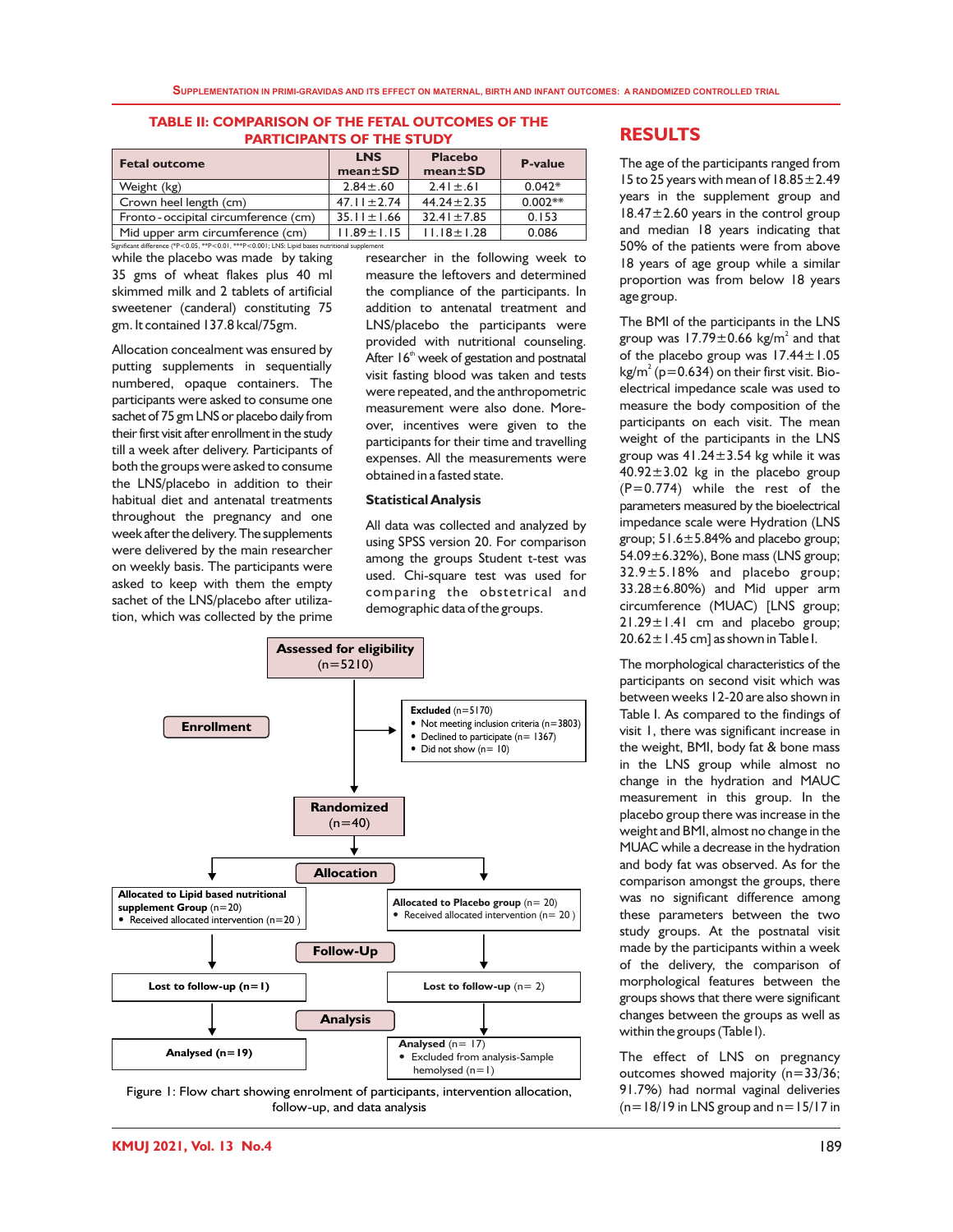|                         |                              | <b>LNS</b>        | <b>Placebo</b>   |                |
|-------------------------|------------------------------|-------------------|------------------|----------------|
| <b>Visits</b>           | <b>Lab. Parameters</b>       | $mean \pm SD$     | $mean \pm SD$    | <b>P-value</b> |
|                         | Hemoglobin (g/dl)            | $10.71 \pm 1.41$  | $11.22 \pm 1.70$ | 0.326          |
| $\vert$ <sup>st</sup> : | Mean corpuscular volume (fl) | $82.46 \pm 11.01$ | $84.56 \pm 5.59$ | 0.474          |
|                         | Hematocrit (%)               | $34.84 \pm 3.52$  | $32.63 \pm 6.34$ | 0.197          |
|                         | Hemoglobin (g/dl)            | $10.76 \pm 1.45$  | $11.16 \pm 1.31$ | 0.395          |
| $2nd$ :                 | Mean corpuscular volume (fl) | $82.78 \pm 11.52$ | $83.54 \pm 4.94$ | 0.803          |
|                         | Haematocrit (%)              | $35.13 \pm 3.66$  | $31.93 \pm 5.01$ | 0.038          |
|                         | Hemoglobin (g/dl)            | $10.72 \pm 1.23$  | $10.60 \pm 1.02$ | 0.753          |
| $3^{\text{rd}}$ :       | Mean corpuscular volume (fl) | $5.56 \pm 4.82$   | $84.48 \pm 6.13$ | 0.564          |
|                         | Hematocrit (%)               | $33.66 \pm 5.84$  | $33.44 \pm 4.57$ | 0.905          |
|                         | Hemoglobin (g/dl)            | $10.74 \pm 1.19$  | $10.55 \pm 1.07$ | 0.623          |
| Neonatal Hematology     | Mean corpuscular volume (fl) | $85.85 \pm 4.85$  | $84.77 \pm 6.02$ | 0.555          |
|                         | Hematocrit (%)               | $33.75 \pm 5.69$  | $33.44 \pm 4.58$ | 0.856          |

| <b>TABLE III: COMPARISON OF THE HEMATOLOGICAL FINDINGS OF BOTH THE GROUPS</b> |
|-------------------------------------------------------------------------------|
| ON THREE DIFFERENT VISITS                                                     |

Significant difference (\*P<0.05, \*\*P<0.01, \*\*\*P<0.001), LNS (Lipid bases nutritional supple

placebo group). Frequency of Cesarean section was 1/19 (5.3%) in LNS group and 2/17 (11.8%) in placebo group. Abortion was not reported in any case.

The mean neonatal weight in the LNS group was  $2.84 \pm .60$  kg as compared to the placebo group  $2.41 \pm .61$  kg (p=0.042\*). Mean crown heel length  $(CHL)$  was  $47.11 \pm 2.747$  cm and 44.24±2.359 cm in LNS and placebo groups respectively  $(p=0.002)$ . There was no significant difference in both group with respect of mean frontooccipital circumference and MUAC (Table II).

The hematological findings of the mothers at all the three visits showed no significant difference between the groups and within the groups at the visits in terms of mean concentration of hemoglobin, MCV and hematocrit level (Table III). The hematological analysis of cord blood drawn as a fetal index showed no significant difference between the two groups in hemoglobin, MCV and hematocrit concentrations.

### **DISCUSSION**

Body systems function properly if balanced amount of nutrients is taken.<sup>16</sup> The risk of hypertension, gestational anemia, miscarriages, pre-term delivery, fetal deaths and maternal mortality is increased with maternal malnutrition.<sup>17</sup> BMI before conceiving and pregnancy weight gain reflects maternal nutritional status both before and during pregnancy and are excellent fetal growth indicator.<sup>18</sup>

In terms of maternal outcomes, no significant effect of LNS supplementation on maternal weight gain or MUAC was observed during pregnancy. The effect of LNS on maternal weight gain was not as expected because the participants consumed only one sachet of 75 gms LNS per day containing about 400 kcal in contrast to the balanced proteinenergy supplements that have shown a weight gain of up to 21 g/wk. in different trials conducted,<sup>19</sup> whereas we observed a difference of only 5 kg/visit. The reason was that the amount of energy provided by LNS as compared to protein energy supplements was very low. Although in a recent trial conducted in Tanzania on multivitamin intervention (without any macronutrients) have shown a promising effect of 15 g/wk. more in the supplement than the placebo group, this weight gain was also greater than our study's results.<sup>20</sup> Although the participants of both the groups continued to take their antenatal treatment including the supplements prescribed by the doctors in addition to LNS/placebo, their hematological results were not satisfactory. There may be several possible reasons for this low hemoglobin observed. First, may be the dose of iron that was used in our LNS supplements of 10 mg was too low for pregnant women in our population.A60mg/day of iron dose in the form of the iron plus folic acid supplement and 30 mg/day of iron in multiple micronutrient supplement were used in similar studies, $21,22$  although studies conducted in Indonesia,<sup>23</sup> Nepal<sup>24</sup> and Tanzania<sup>20</sup> received iron doses of at least 50 mg/day. A study done on Australian women<sup>25</sup> suggested that for preventing Iron Deficiency Anemia (IDA) during pregnancy, 20 mg iron per day may be an ideal dose as compared with higher doses of iron. However, the women in our study are of lower socioeconomic

background and joint family systems in which there are food insecurities.

In this study, the effect of LNS on birth outcomes as compared with the placebo group was not significant in contrast to the SUMMIT study done in Indonesia, in which women with poor nutritional status having anemia and low BMI were given multiple micronutrients and showed a good effect on birth outcomes.<sup>26</sup> It was also shown that the infants of women consuming Multiple Micro-Nutrients (MMN) supplements as compared to those of women who received iron-folic acid had an 18% reduction in early infant mortality. Similar results were shown in a study conducted in Bangladesh.<sup>27</sup> We also found that compared to placebo, LNS does not have any significant effect on reduction in the cesarean sections. These findings are consistent with the findings of another study also conducted 9 in Bangladesh.

In this study, a significant difference was observed on birth length of the neonates in the LNS group as compared to the placebo group, similar results were shown in a study by Mridah MK etal., in which the infants in the LNS group had a higher birth weight & length as compared to the iron-folic acid group. $^{28}$  In another randomized controlled trial by Huybert L etal, reported that the birth length [4.6 mm (95% CI: 1.8,7.3)] and placental weight [15.6 g (95% CI: 0.4, 30.7)] were significantly increased with LNS supplementation given on daily basis as compared to MMN supplements.<sup>12</sup> Although their study have shown increase in birth weight and head circumference as well, which was not observed in our study. However, similar effects of increase in birth length have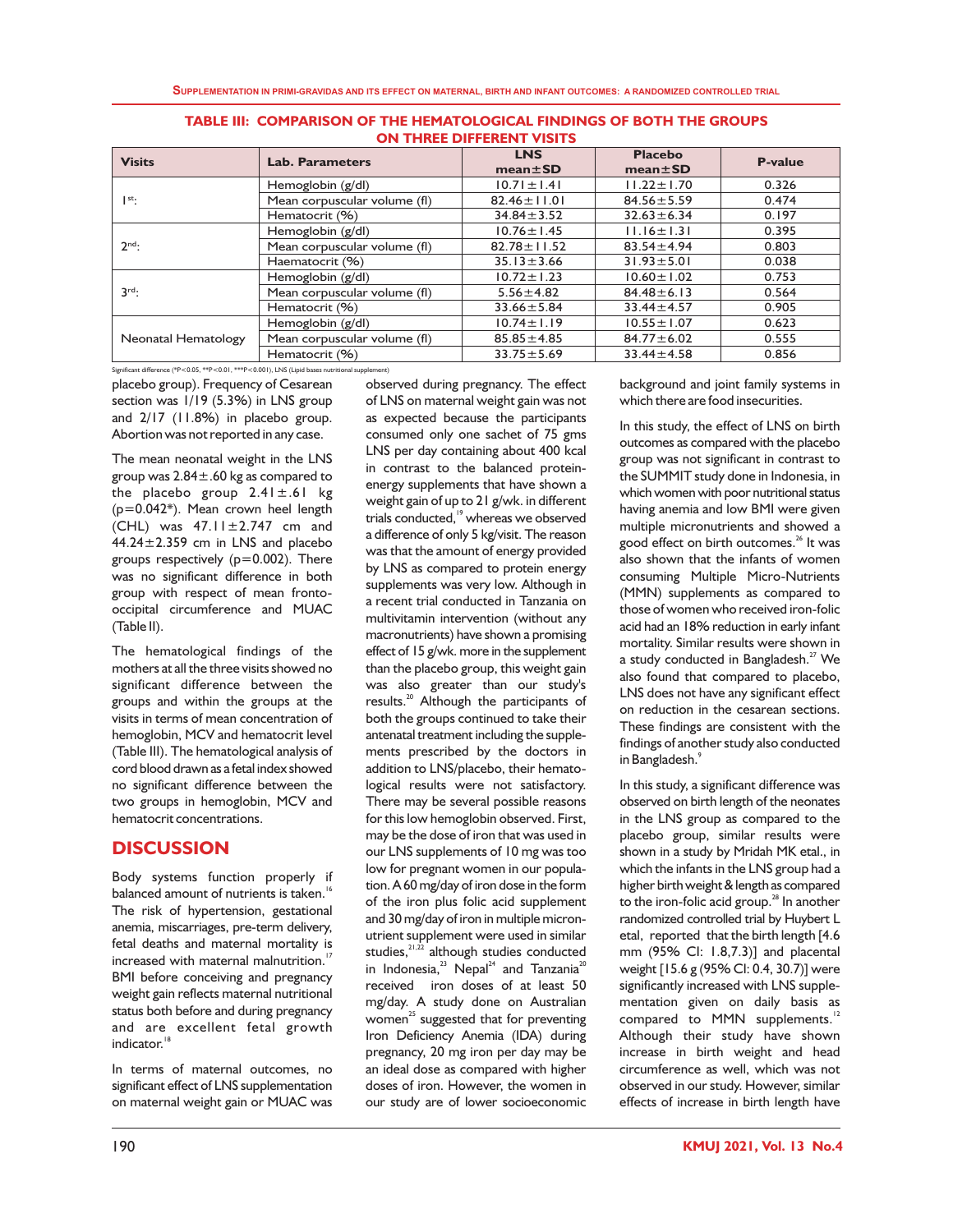been shown with prenatal MMN supplementation<sup>29</sup> or balanced protein-energy supplementation.<sup>30</sup> They have also shown positive effect in contrast to our study on birth weight. The reason for this effect could be that the birth weight is influenced by maternal factors like height and parity. Other reasons could be the low maternal weight gain per visit in our study due to the nutrient deficient diet they consume and/or not absorbing sufficient calories due to morning sickness or lack of appetite due to progesterone.

Strengths of our study are low dropout rates, compliance of the participants maintaining high level of standardization and quality assurance during data collection because data was collected by the same investigator from all the participants. Limitations of our study are the small number of participants and short duration of the study as many studies have been continued till one year post-natally.

# **CONCLUSION**

The prenatal use of LNS increases the CHL of the neonates of underweight primi-gravidas and can be used as an intervention among underweight primigravida and pregnant women in non- emergency community setups as well as food insecure areas. However, no significant effect of LNS were observed on maternal gestational weight gain per visit, prevalence of maternal anemia, maternal mortality & neonatal birth weight in underweight primi-gravidas.

# **REFERENCES**

- 1. Parisi F, Bartolo I, Savasi VM, Cetin I. Micronutrient supplementation in pregnancy?: Who, what and how much?? Obstet Med 2019;12(1):5- 13. https://doi.org/10.1177/17534 95x18769213.
- 2. Grieger JA, Clifton VL. A review of the impact of dietary intakes in human pregnancy on infant birth-weight. Nutrients 2014;7(1):153-78. https:// doi.org/10.3390/nu7010 153.
- 3. Zerfu TA, Ayele HT. Micronutrients and pregnancy?; effect of supplementation on pregnancy and pregnancy outcomes?: a systematic

review. Nutr | 2013;12:20. https:// doi.org/10.1186/1475-2891-12-20.

- 4. Organization WH. Global Nutrition Targets 2025?: Low Birth Weight Policy Brief. 2012; [Accessed on: August 16, 2019]. Available from URL: https://www.who.int/publications/i/item/WHO-NMH-NHD-14.5
- 5. Dhaded SM, Hambidge KM, Ali SA, Somannavar M, Saleem S, Pasha O, et al. Preconception nutrition intervention improved birth length and reduced stunting and wasting in newborns in South Asia: The Women First Randomized Controlled Trial. PLoS One 2020;15(1):e0218960. https://doi.org/10.1371/journal.pon e.0218960.
- 6. Asali FF, Tayyem RF, Allehdan SS, Abu I, Bawadi HA. Use of dietary supplements among pregnant women in the center of Jordan. NFS J 2020;20:43-7. https://doi.org/ 10.1016/j.nfs.2020.07.001.
- 7. Oh C, Keats EC, Bhutta ZA. Vitamin and mineral supplementation during pregnancy on maternal, birth, child health and development outcomes in low-and middle-income countries: a systematic review and metaanalysis. Nutrients 2020;12(1):491. https://doi.org/10.3390/nu12020491.
- 8. Wilson RL, Gummow JA, Mcaninch D, Bianco-miotto T, Roberts CT. Vitamin and mineral supplementation in pregnancy?: evidence to practice. J Pharm Pract Res 2018;48(2):186-92. https://doi.org/ 10.1002/jppr.1438.
- 9. Mridha MK, Matias SL, Paul RR, Hussain S, Sarker M, Hossain M, et al. Prenatal Lipid-Based Nutrient Supplements Do Not Affect Pregnancy or Childbirth Complications or Cesarean Delivery in Bangladesh?: A Cluster-Randomized Controlled Effectiveness Trial. J Nutr 2017;147(9): 1776-84. https://doi.org/10.3945/ jn.117.248880.
- 10. Kamng AW, Young R, Arnold CD, Patson N, Jorgensen JM, Kortekangas E, et al. Provision of lipid-based nutrient supplements to mothers during pregnancy and 6 months postpartum and to their infants from 6 to 18 months promotes

infant gut microbiota diversity at 18 months of age but not microbiota maturation in a rural malawian setting: secondary outcomes of a randomized trial. | Nutr 2020: I 50(4): 918-28. https://doi.org/10.1093/ jn/nxz298.

- 11. Galasso E, Weber AM, Stewart CP, Ratsifandrihamanana L, Fernald LCH. Effects of nutritional supplementation and home visiting on growth and development in young children in Madagascar?: a clusterrandomised controlled trial. Lancet Glob Health 2019;7(9):e1257-68. https://doi.org/10.1016/s2214- 109x(19)30317-1.
- 12. Huybregts L, Roberfroid D, Lanou H, Meda N, Taes Y. Prenatal lipidbased nutrient supplements increase cord leptin concentration in pregnant women from rural Burkina Faso. J Nutr 2013;143(5): 576-83. https://doi.org/10.3945/ jn.112.171181.
- 13. World Health Organization. Guideline: Updates of the Management of Severe Acute Malnutrition in Infants and Children. Geneva: World Health Organization, 2013. [Accessed on August 16, 2019]. Available from URL: https://www.who.int/publica tions/i/item/9789241506328.
- 14. Fatima S, Gerasimidis K, Wright C, Tsiountsioura M, Arvanitidou EI, Malkova D. Response of appetite and potential appetite regulators following intake of high energy nutritional supplements. Appetite 2015;95:36-43. http://dx.doi.org/ 10.1016/j.appet.2015.06.010.
- 15. Stratton RJ, Stubbs RJ, Elia M. Bolus tube feeding suppresses food intake and circulating ghrelin concentrations in healthy subjects in a shortterm placebo -controlled trial. Am J Clin Nutr. 2008,88(1):77-83. https:// doi.org/10.1093/ajcn/88.1.77.
- 16. Serbesa ML, Iffa MT, Geleto M. Factors associated with malnutrition among pregnant women and lactating mothers in Miesso Health Center Ethiopia. Eur J Midwifery 2 0 1 9 ; 3 : 1 3 . h ttps://doi .or g / 10.18332/ejm/110131.
- 17. Patel A, Prakash AA, Das PK, Gupta